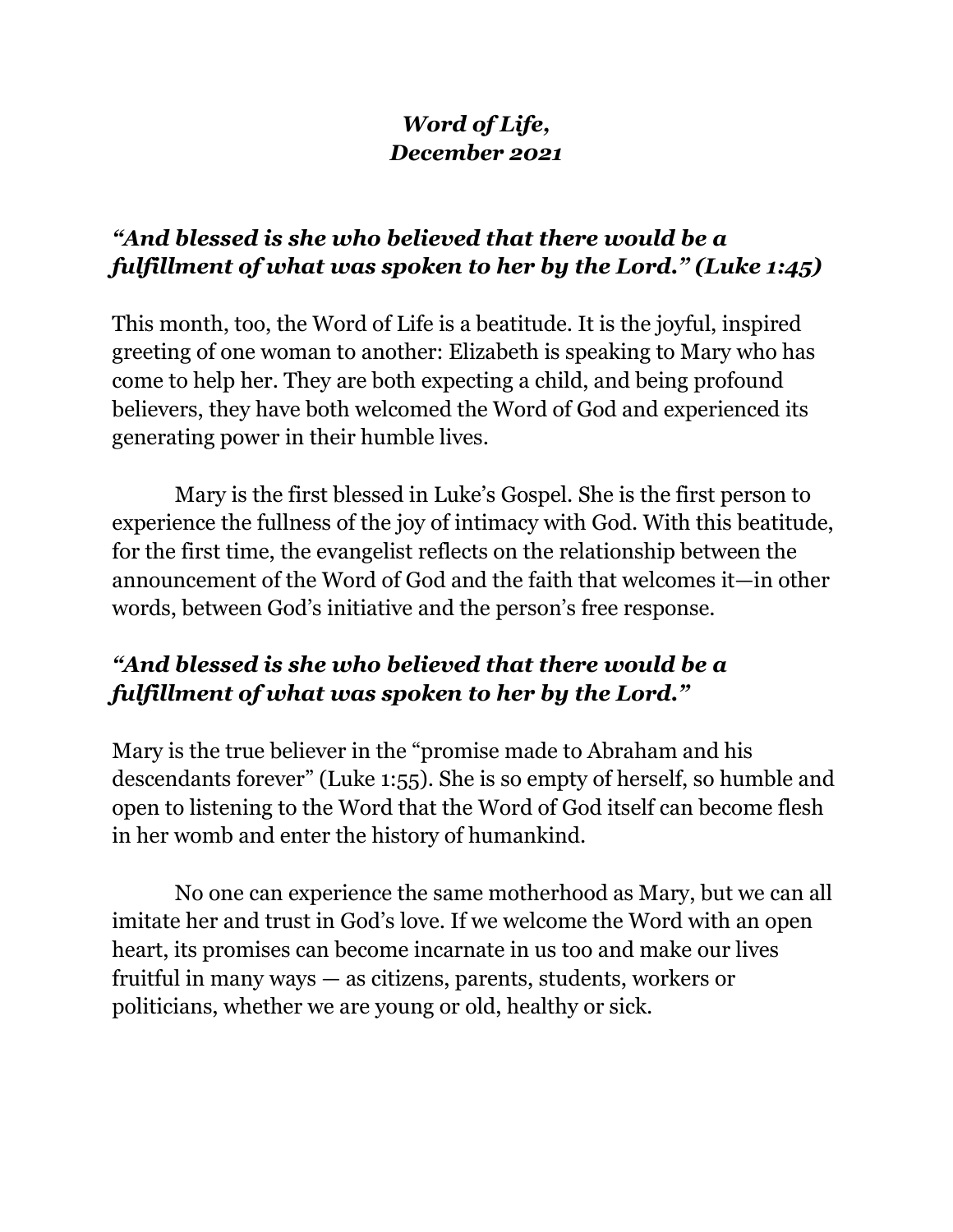What if, like Zechariah, our faith is uncertain? (See Lk 1:5–25, 67– 79.) We can continue to trust in God's mercy. He will not stop seeking us, until we too rediscover his faithfulness and bless him.

# *"And blessed is she who believed that there would be a fulfillment of what was spoken to her by the Lord."*

Among the same hills of the Holy Land, in far more recent times, another mother who had deep faith taught her children the art of forgiveness and dialogue as she had learned from the Gospel. This was a small sign in this land, the cradle of civilization, which has always sought peace and stability, even among the followers of different religions.

"We children were offended and upset because the other children who were neighbors said that they did not want to mix with us," remembers Margaret Karram, Focolare's current president. "Our mother told us to invite these children to our house, and she gave them some bread that she had freshly baked and told them to take it home to their families. Since then, we have been able to build friendships with these people."

 Focolare founder Chiara Lubich also supports us in having this courageous faith. "After Jesus, Mary is the one who knew how to say 'yes' to God in the best and most perfect way. This is the source of her holiness and her greatness," she wrote in a Gospel commentary in 1999.

"If Jesus is the Word, the incarnate Word, Mary, because of her faith in the Word, is the Word lived, but is also a creature like us, equal to us...

 "Therefore, we can believe like Mary that all the promises contained in Jesus' words will be fulfilled and, if necessary, like her, run the risk of facing the absurdity that his word sometimes brings.

"Great and small, but always wonderful things happen to those who believe in the Word. We could fill books with the facts that prove this...